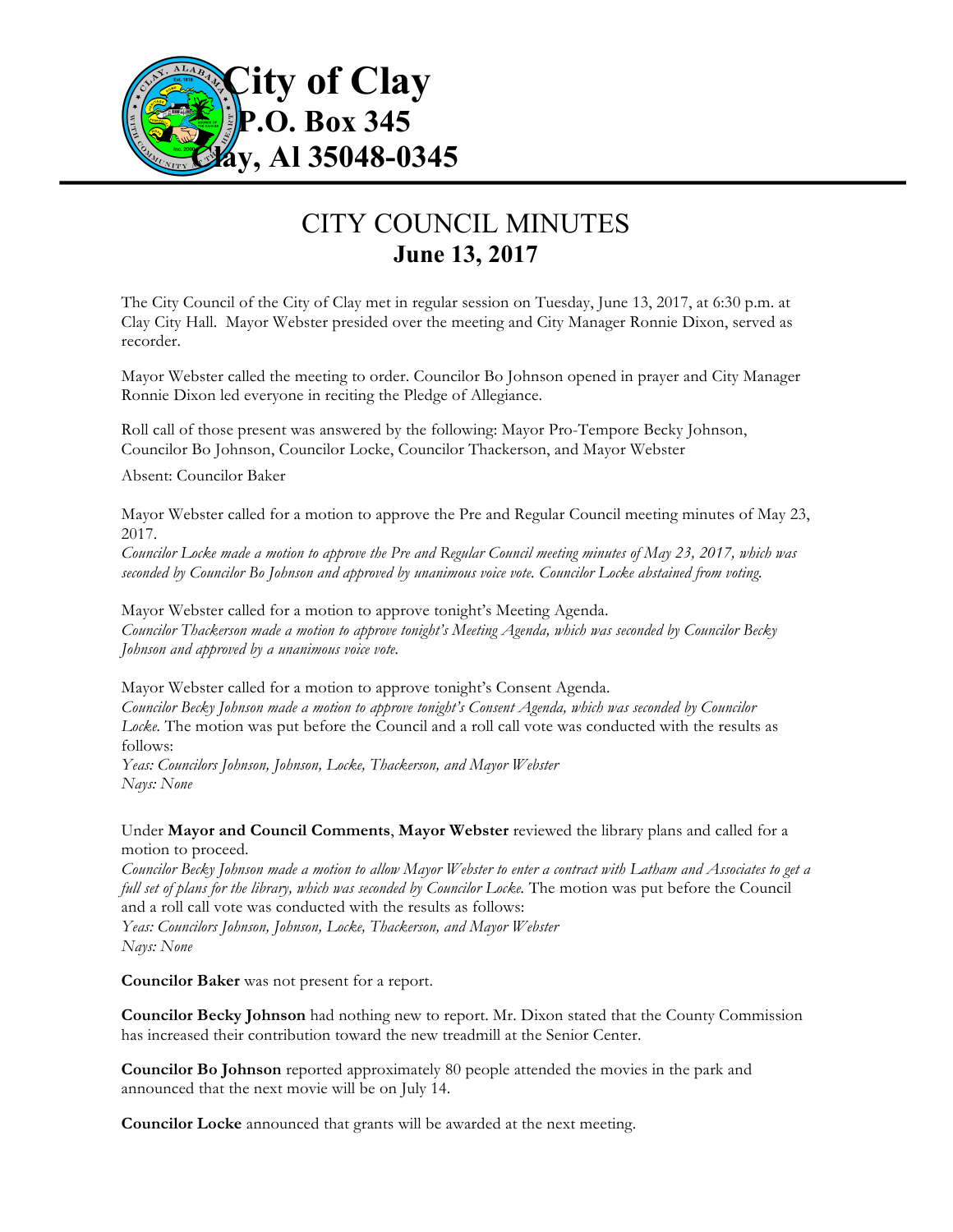

## **CITY OF CLAY CITY COUNCIL MINUTES June 13, 2017**

**Councilor Thackerson** reported on the success of the Fishing Rodeo. He stated that the Park Committee is still working on the details for exercise equipment at Cosby Lake. Councilor Thackerson called on Mr. Dixon for information about the seawall at Cosby Lake. Mr. Dixon reported that the estimate is \$47,000.00. Mr. Dixon also reported that Volkert is coming to look at dredging the lake to remove the silt and other debris buildup.

*Councilor Thackerson made a motion to approve building a seawall, which was seconded by Councilor Locke and approved by a unanimous voice vote.*

Under **Reading of Petitions, Applications, Complaints, Appeals, Communications, etc.,** Mayor Webster announced that there were none.

Under the **City Manager's Report**, Mr. Dixon reviewed his Pre-Council statements regarding 7730 Clayton Road.

*Councilor Bo Johnson made a motion to request City Attorney Alan Summers to review how to proceed with 7730 Clayton Road, which was seconded by Councilor Becky Johnson and approved by a unanimous voice vote.*

Mr. Dixon opened bids and reported as follows:

6884 Elliott Road – TUC Construction \$4,000.00; S&W Construction \$7,860.00 7778 Taylor Shop Road – TUC Construction \$11,000.00; S&W Construction \$13,500.00 5504 Spanish Trace – TUC Construction \$9,000.00; S&W Construction \$9,940.00

Mr. Summers spoke to Mr. Hamm, property owner of 7778 Taylor Shop Road. Mr. Summers informed Mr. Hamm that one of the condemnations is filing injunctive relief and the City cannot make an exception for Mr. Hamm after denying an exception for that property owner. Mr. Summers told Mr. Hamm that he tried to contact Mr. Hamm's attorney, Mr. Chamblee, to inform him of this.

Mr. Dixon reported the account balances in the General Fund  $= $691,928.99$ ; Contractors Bond  $=$  $$147,065.80$ ; Capital Improvement Fund =  $$460,718.13$ ; 4 & 5 Cent Gasoline Fund =  $$85,936.25$ ; 7 Cent Gasoline Fund =  $$51,311.20$ ; Building Fund =  $$400,000.00$ ; Paving Supplement Fund = \$325,000.00; Contingency Fund = \$1,100,000.00; BBT Fund= \$15,527.68; Ballpark Registration Income =  $$68,439.47$ ; and Ballpark Sports Expense =  $$73,375.74$ ).

Under the **Public Hearing,** Mayor Webster announced there were none.

Under **Resolutions, Ordinances, Orders and Other Business** Mayor Webster called for a motion to enter into Unanimous Consent.

*Councilor Becky Johnson made a motion to suspend the regular rules of order and enter into Unanimous Consent, which was seconded by Councilor Bo Johnson.* The motion was put before the Council and a roll call vote was conducted with the results as follows:

*Yeas: Councilors Johnson, Johnson, Locke, Thackerson, and Mayor Webster Nays: None*

Mayor Webster introduced Resolution 2017-16, A Resolution Declaring Weeds to be a Public Nuisance, which was read by City Manager Ronnie Dixon.

*Councilor Bo Johnson made a motion to approve Resolution 2017-16, which was seconded by Councilor Thackerson.*  The motion was put before the Council and a roll call vote was conducted with the results as follows: *Yeas: Councilors Johnson, Johnson, Locke, Thackerson, and Mayor Webster Nays: None*